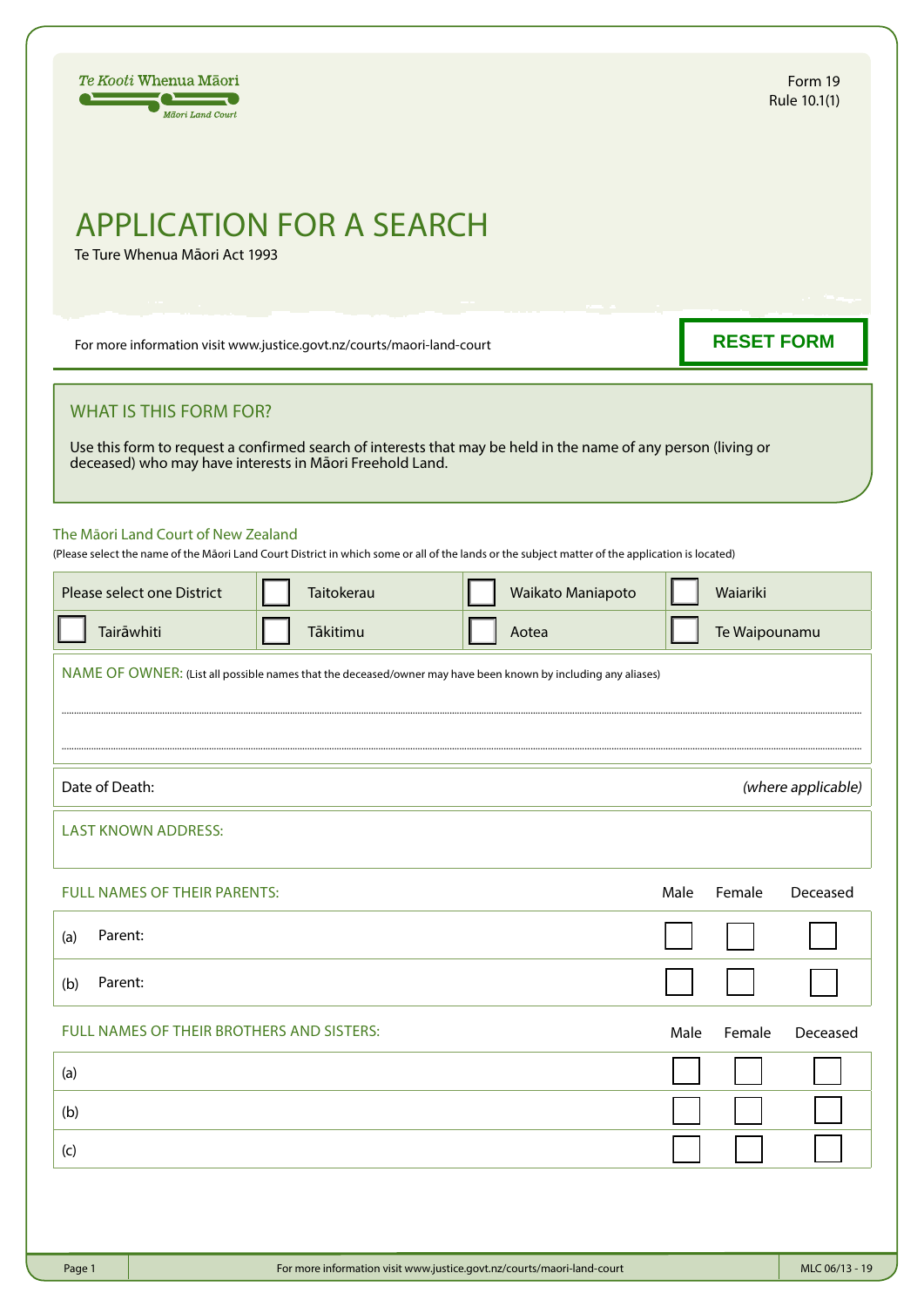| (d)                                                                                                             |        |            |            |
|-----------------------------------------------------------------------------------------------------------------|--------|------------|------------|
| (e)                                                                                                             |        |            |            |
| (f)                                                                                                             |        |            |            |
| (g)                                                                                                             |        |            |            |
| POSSIBLE LAND INTERESTS:                                                                                        |        |            |            |
|                                                                                                                 |        |            |            |
|                                                                                                                 |        |            |            |
|                                                                                                                 |        |            |            |
| Person(s) from whom land interests may have been acquired:                                                      |        |            |            |
|                                                                                                                 |        |            |            |
|                                                                                                                 |        |            |            |
|                                                                                                                 |        |            |            |
|                                                                                                                 |        |            |            |
| Other information which may assist the Court in finding land interests owned by deceased/owner:                 |        |            |            |
|                                                                                                                 |        |            |            |
|                                                                                                                 |        |            |            |
|                                                                                                                 |        |            |            |
| NOTE: Names of deceased's grandparents and their brothers and sisters can help the Court locate land interests) |        |            |            |
| <b>Full Name of Applicant:</b>                                                                                  |        |            |            |
| <b>Signature of Applicant:</b>                                                                                  | Dated: | $\sqrt{2}$ | $\sqrt{2}$ |
| <b>CONTACT DETAILS</b>                                                                                          |        |            |            |
|                                                                                                                 |        |            |            |
|                                                                                                                 |        |            |            |
|                                                                                                                 |        |            |            |
| (Address to which documents or correspondence in connection with the application can be posted or delivered)    |        |            |            |
|                                                                                                                 |        |            |            |
|                                                                                                                 |        |            |            |
|                                                                                                                 |        |            |            |
|                                                                                                                 |        |            |            |
|                                                                                                                 |        |            |            |